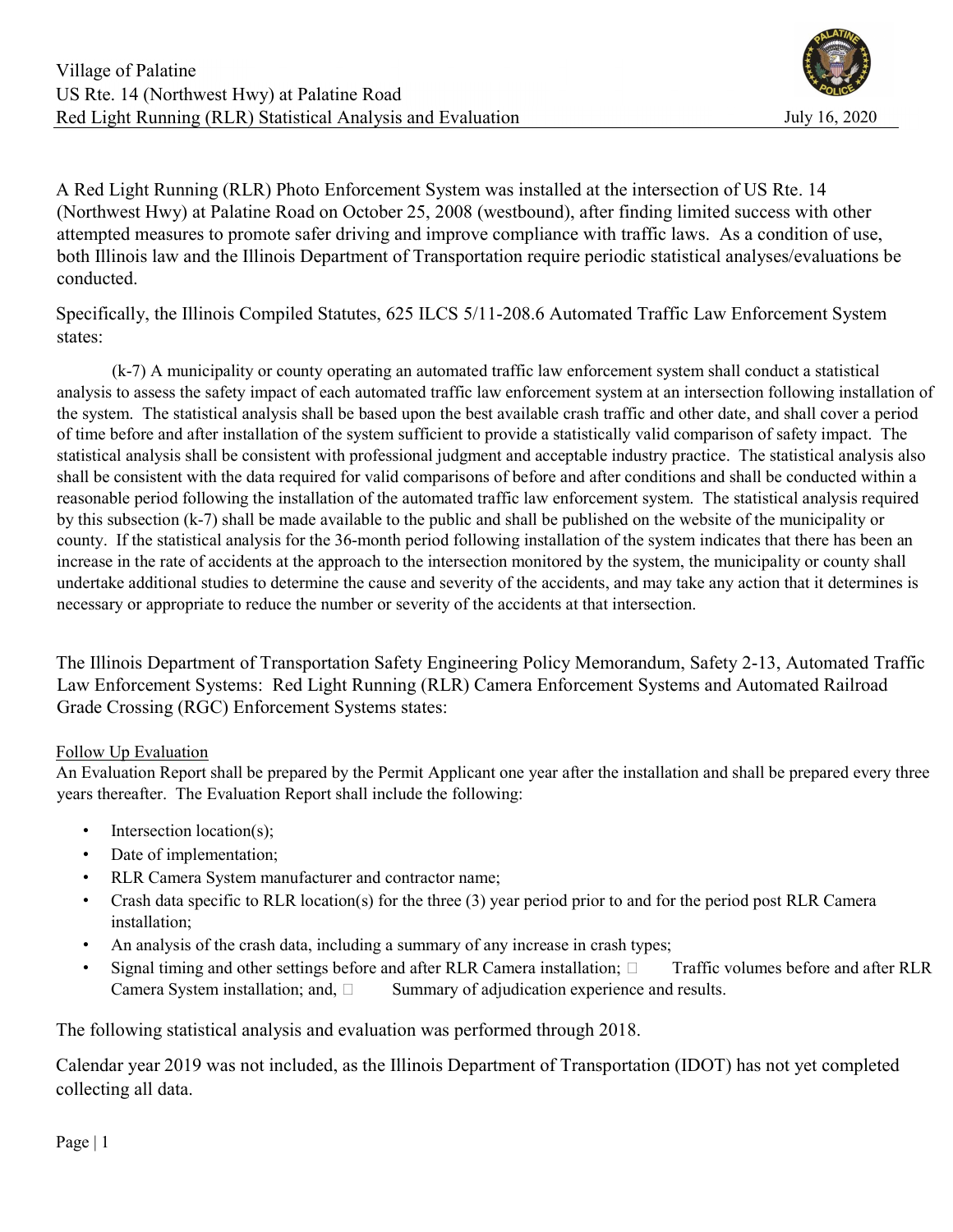

# US Rte. 14 (Northwest Hwy) at Palatine Road Palatine, IL

- RLR Photo Enforcement System monitors violations occurring on the westbound approach of the intersection
- RLR Photo Enforcement System installed: October 25, 2008
- Traffic signal timing strictly adheres to the guidelines for timing of clearances established by the Illinois Department of Transportation (IDOT), in accordance with the MUTCD standards. Neither the Village nor the Vendor has access to or influence over the establishment of signal timings. Both entities understand that tampering with these timings would be a safety violation with significant consequences.



US Rte. 14 (Northwest Hwy) at Palatine Road, Northbound Approach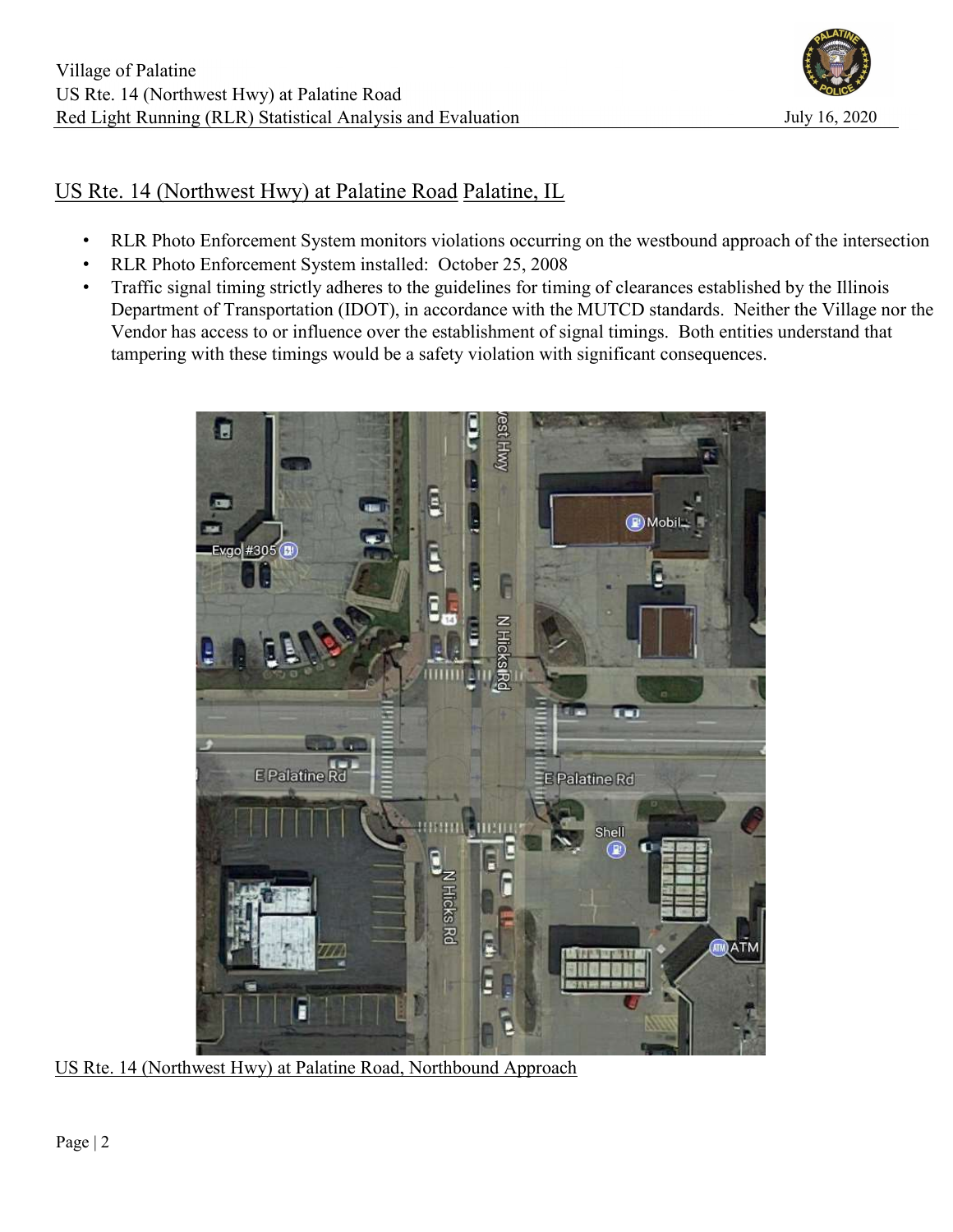



US Rte. 14 (Northwest Hwy) at Palatine Road, Southbound Approach



US Rte. 14 (Northwest Hwy) at Palatine Road, Eastbound Approach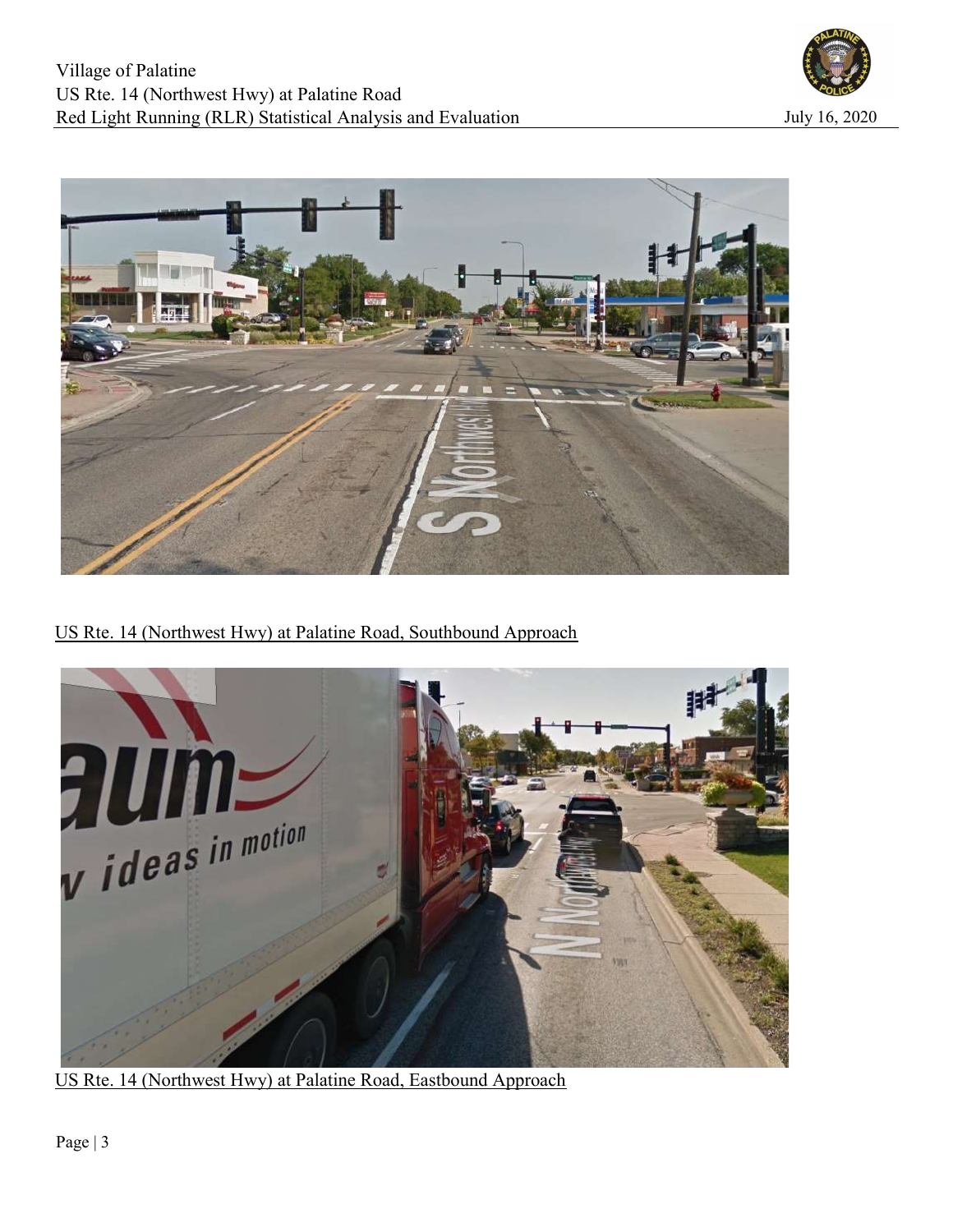



US Rte. 14 (Northwest Hwy) at Palatine Road, Westbound Approach



Average Daily Traffic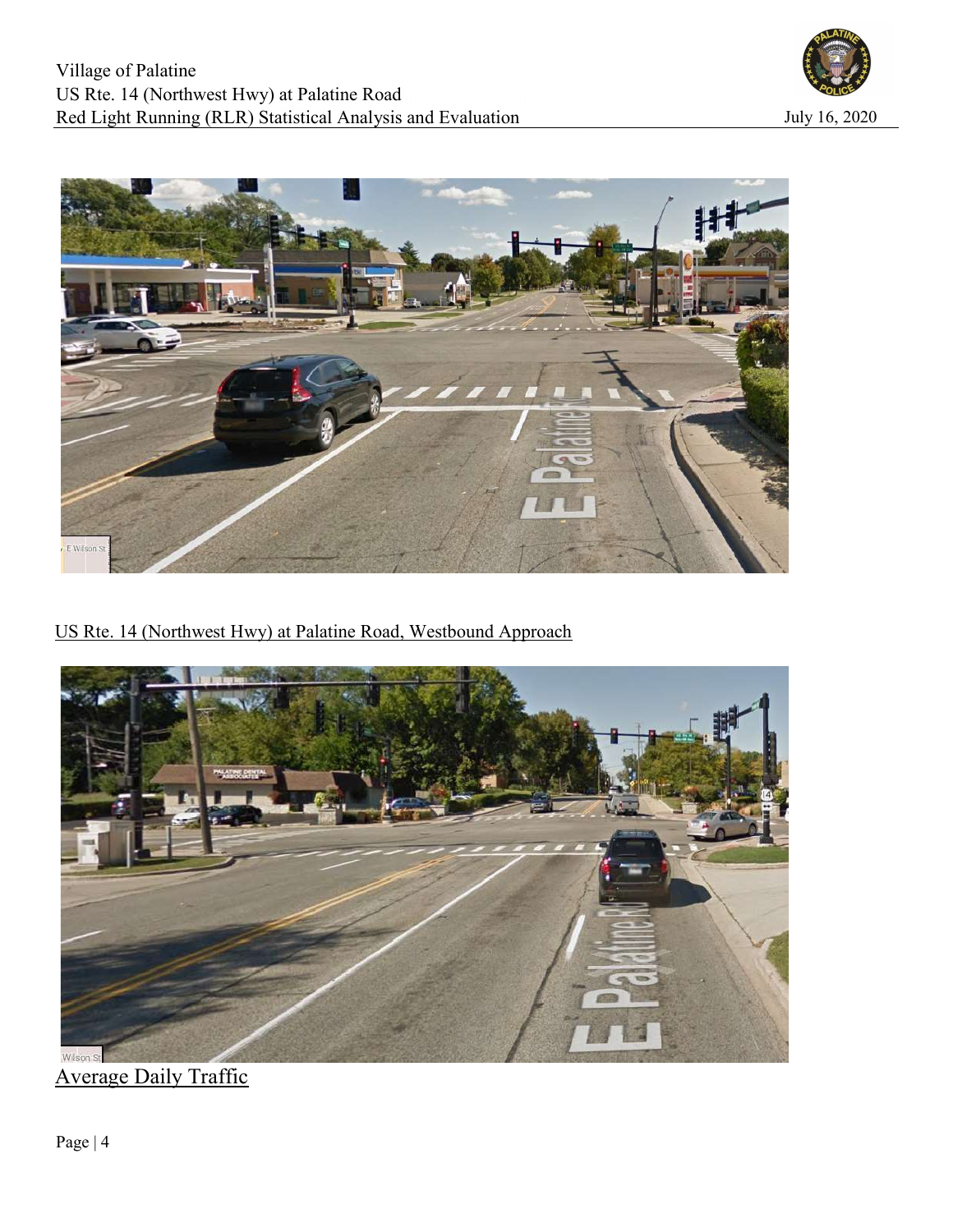

Data was obtained from the Illinois Department of Transportation's website www.gettingaroundillinois.com.

US Rte. 14 (Northwest Hwy) at Palatine Road (Northbound)

- $26,300 (2009)$
- 26,600 (2013)
- 24,900 (2015)
- $25,200 (2017)$

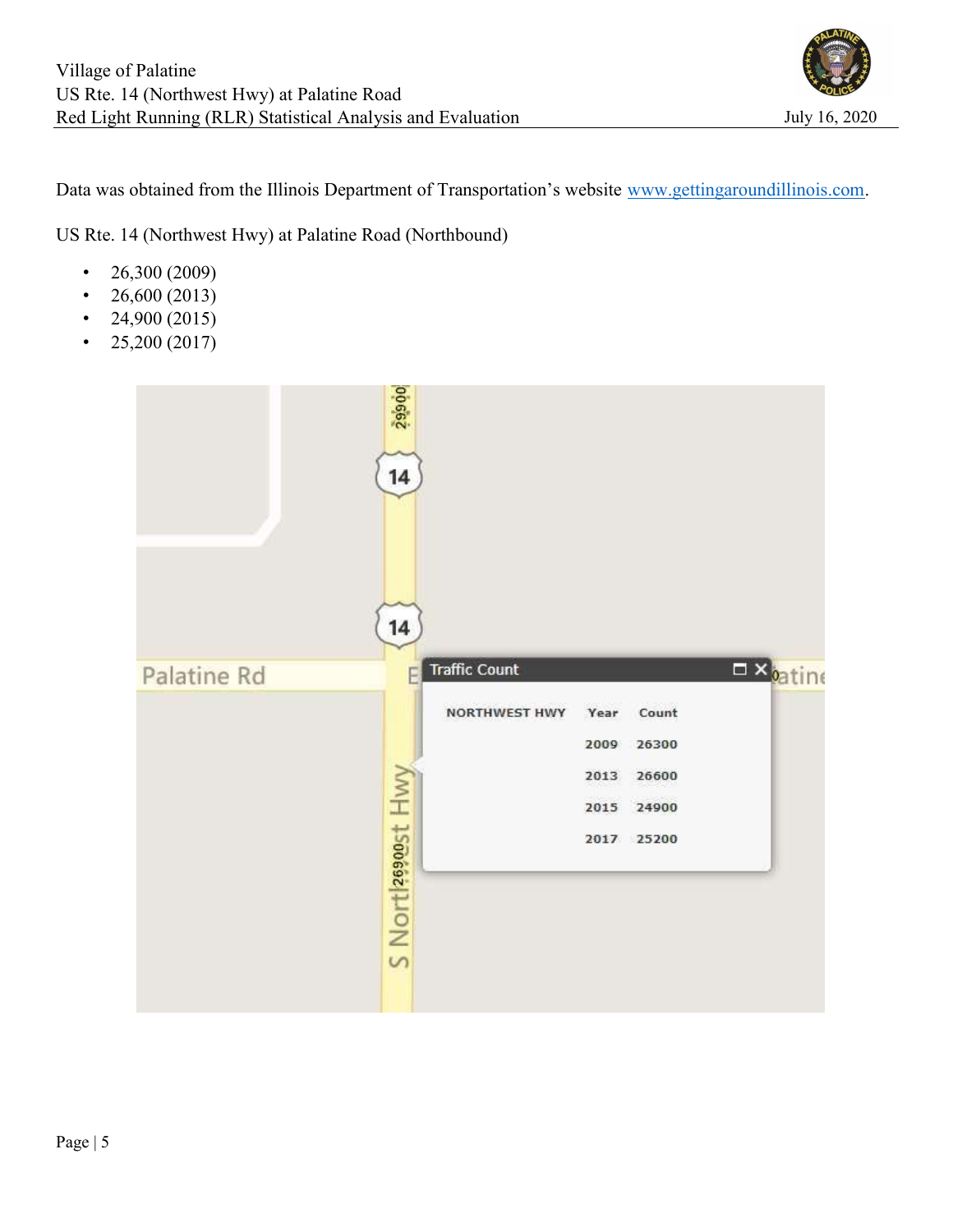

## Average Daily Traffic (continued)

Data was obtained from the Illinois Department of Transportation's website www.gettingaroundillinois.com.

US Rte. 14 (Northwest Hwy) at Palatine Road (Southbound)

- 29,600 (2009)
- $30,600(2011)$
- $\cdot$  32,900 (2013)
- 25,800 (2015)
- 29,900 (2017)

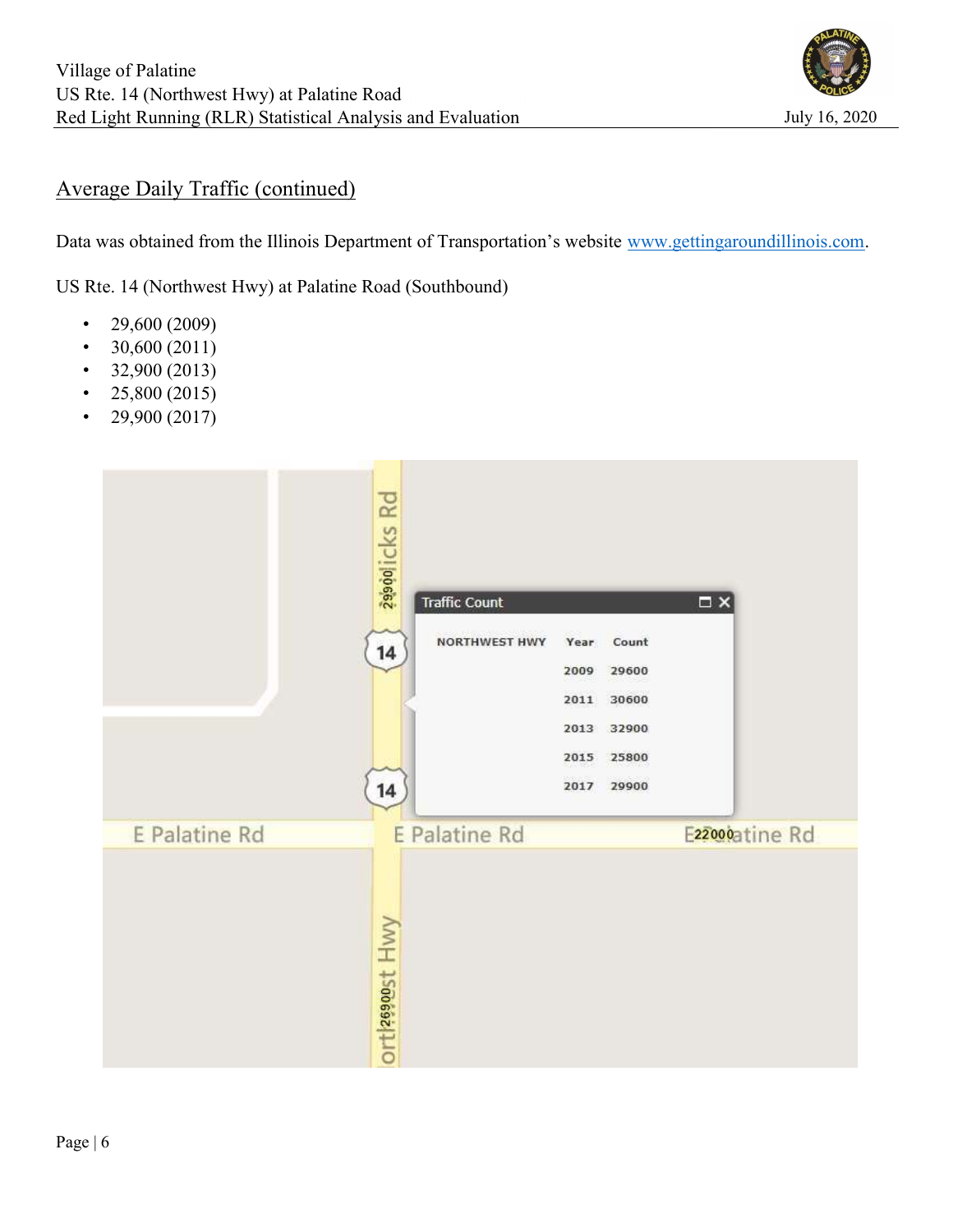

## Average Daily Traffic (continued)

Data was obtained from the Illinois Department of Transportation's website www.gettingaroundillinois.com.

US Rte. 14 (Northwest Hwy) at Palatine Road (Eastbound)

- $\cdot$  14,700 (2006)
- $15,500 (2014)$
- $14,000(2018)$



Data was obtained from the Illinois Department of Transportation's website www.gettingaroundillinois.com.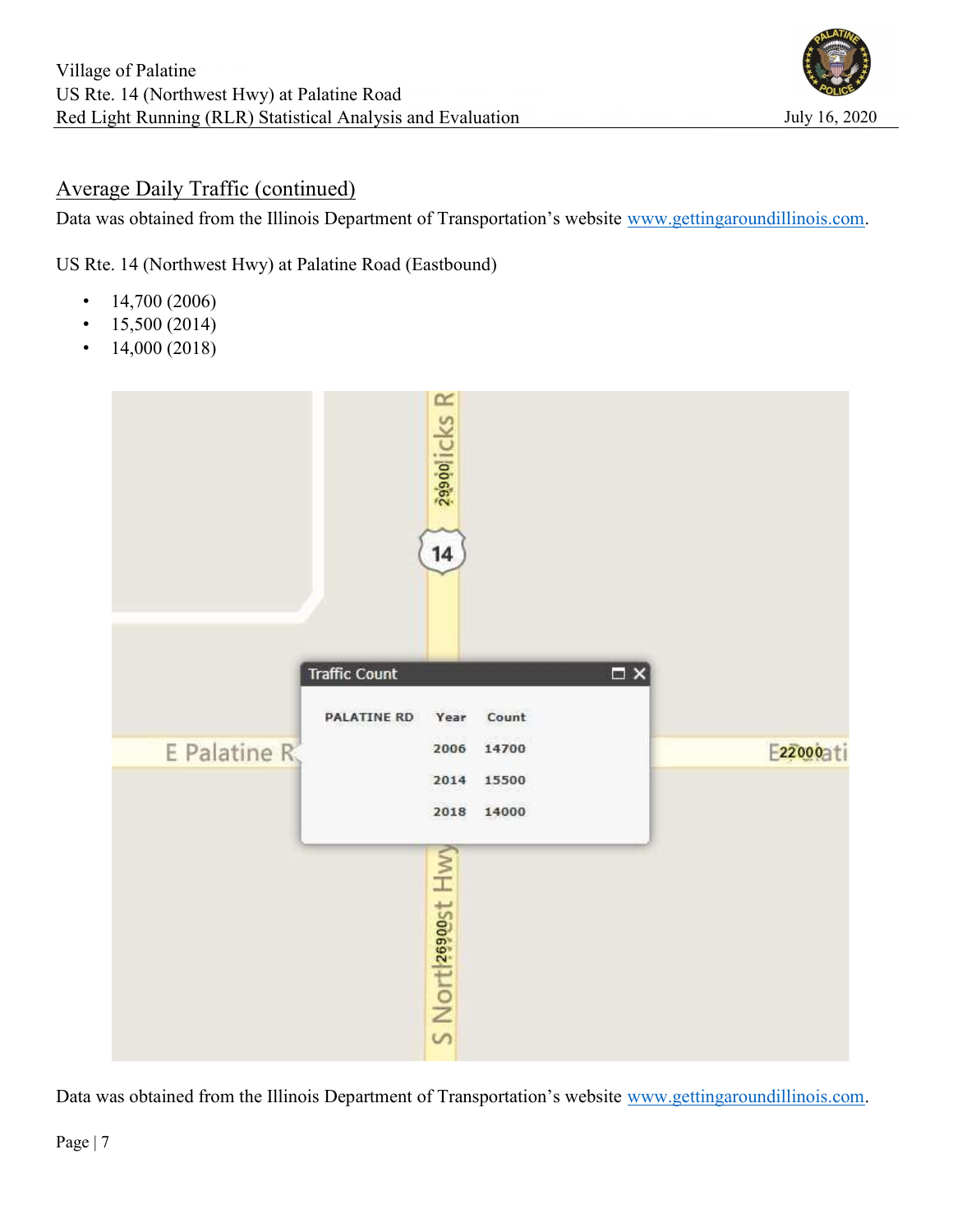

## Average Daily Traffic (continued)

US Rte. 14 (Northwest Hwy) at Palatine Road (Westbound)

- $20,400 (2006)$
- $19,800(2010)$
- $15,500 (2014)$
- 22,000 (2018)

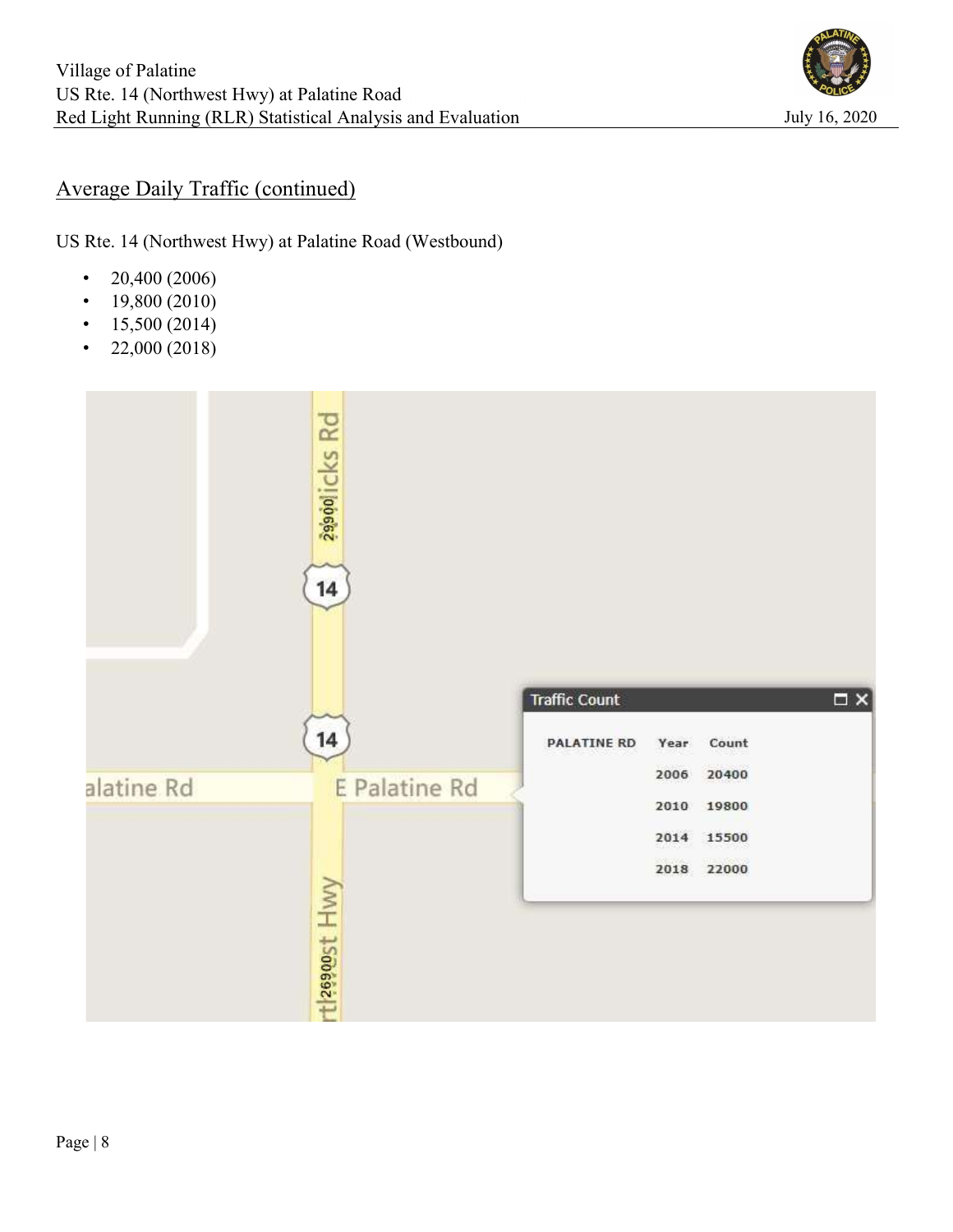# Adjudication Experience

RLR camera violations are contested and adjudicated through an administrative hearing conducted each month. Adjudication data for the Village's Automated Enforcement Program is shown below in Table 1. Data compiled is not intersection specific, rather totals for the program as a whole.

|                                      | VILLAGE OF PALATINE ADJUDICATION FOR |                   |  |  |  |  |  |  |  |
|--------------------------------------|--------------------------------------|-------------------|--|--|--|--|--|--|--|
| AUTOMATED PHOTO ENFORCEMENT PROGRAM* |                                      |                   |  |  |  |  |  |  |  |
| YEAR /TOTALS                         | <b>LIABLE</b>                        | <b>NOT LIABLE</b> |  |  |  |  |  |  |  |
| 2008                                 | 237                                  | 29                |  |  |  |  |  |  |  |
| 2009                                 | 1,226                                | 139               |  |  |  |  |  |  |  |
| 2010                                 | 389                                  | 65                |  |  |  |  |  |  |  |
| 2011                                 | 329                                  | 74                |  |  |  |  |  |  |  |
| 2012                                 | 887                                  | 183               |  |  |  |  |  |  |  |
| 2013                                 | 718                                  | 114               |  |  |  |  |  |  |  |
| 2014                                 | 749                                  | 151               |  |  |  |  |  |  |  |
| 2015                                 | 518                                  | 90                |  |  |  |  |  |  |  |
| 2016                                 | 550                                  | 107               |  |  |  |  |  |  |  |
| 2017                                 | 581                                  | 118               |  |  |  |  |  |  |  |
| 2018                                 | 423                                  | 103               |  |  |  |  |  |  |  |
| 2019                                 | 433                                  | 66                |  |  |  |  |  |  |  |
| 2020**                               | 106                                  | 26                |  |  |  |  |  |  |  |
| PROGRAM TO DATE TOTAL:               | 7,146                                | 1,265             |  |  |  |  |  |  |  |

 \*Adjudication totals include contested violations for entire program (all RLR cameras). \*\*2020 totals through June 2020

## Table 1

The high-quality video footage and photographic evidence produced by the enforcement system is a contributing factor in a majority of the contested RLR violations being upheld by the Hearing Officer. The police officers assigned to review and approve/reject potential violations are vigilant in applying the same officer discretion and criteria they would if issuing an in-person citation, resulting in only highly prosecutable violations being mailed out.

Crash History and Analysis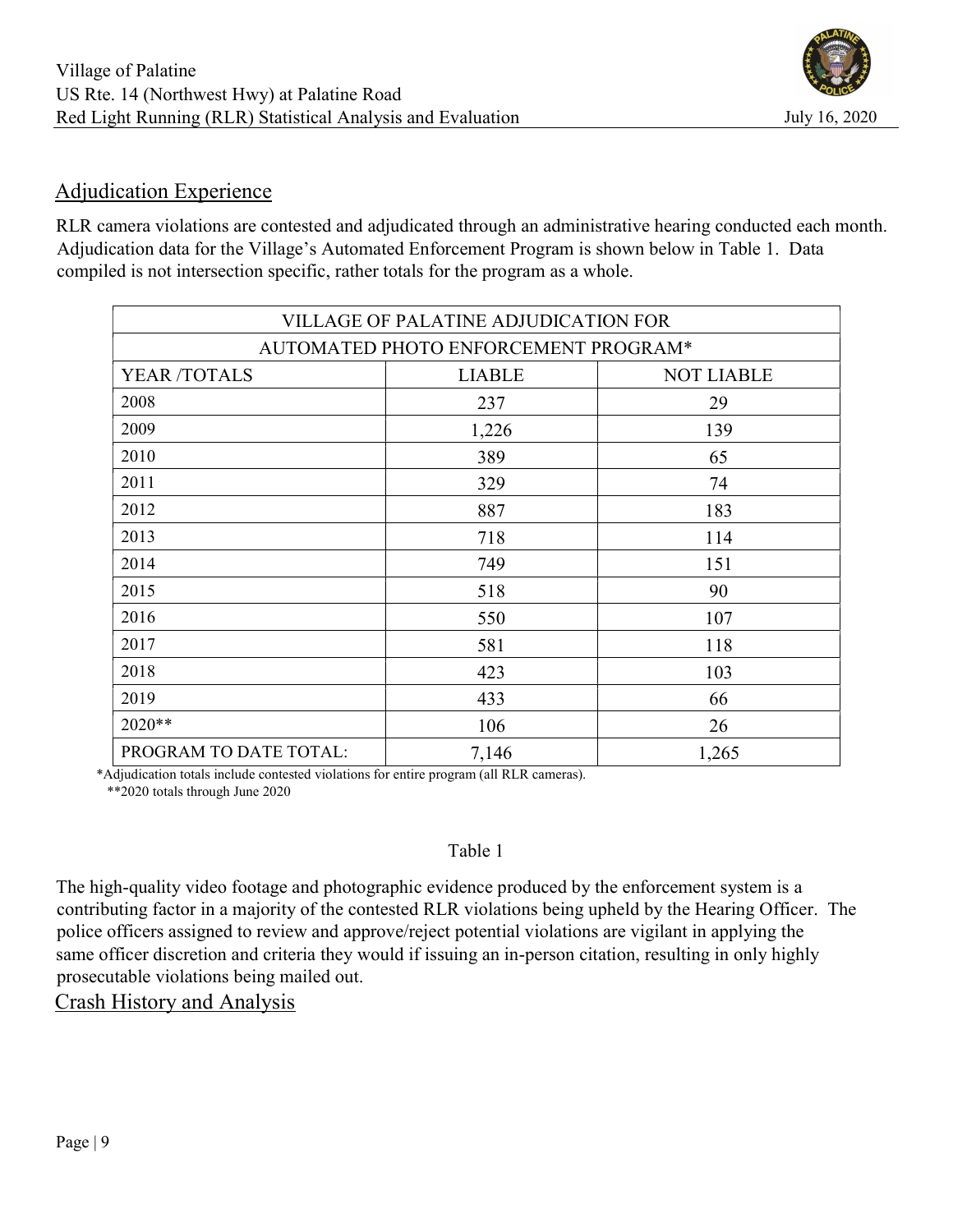

 $\Box$  Table 2 includes crash data obtained from the Illinois Department of Transportation, detailing angle, turning, rear-end, and other type crashes occurring at the intersection pre/post RLR Photo Enforcement System installation.

### ALL INTERSECTION APPROACHES

|                | Crashes        |       |                        |         |                          |       |                        |       |       |  |
|----------------|----------------|-------|------------------------|---------|--------------------------|-------|------------------------|-------|-------|--|
|                | Rear-End (% of |       | Angle $% of$<br>Total) |         | Turning $% of$<br>Total) |       | Other $% of$<br>Total) |       |       |  |
|                | Total)         |       |                        |         |                          |       |                        |       | Total |  |
| 2005           | 10             | 47.6% | 4                      | 19.0%   |                          | 4.8%  | 6                      | 28.6% | 21    |  |
| 2006           | 11             | 57.9% | 2                      | 10.5%   | 3                        | 15.8% | 3                      | 15.8% | 19    |  |
| 2007           |                | 53.8% | $\boldsymbol{0}$       | $0.0\%$ | 4                        | 30.8% | 2                      | 15.4% | 13    |  |
| Total:         | 28             | 52.8% | 6                      | $1.3\%$ | 8                        | 15.1% | 11                     | 20.7% | 53    |  |
| 2005-2007 Avg: | 9.3            |       | 2.0                    |         | 2.7                      |       | 3.7                    |       | 17.7  |  |

| RLR Camera Installation: October 25, 2008 |                |       |                  |         |                |       |                  |         |      |  |  |
|-------------------------------------------|----------------|-------|------------------|---------|----------------|-------|------------------|---------|------|--|--|
| 2008                                      | 7              | 35.0% | 3                | 15.0%   | 6              | 30.0% | 4                | 20.0%   | 20   |  |  |
|                                           |                |       |                  |         |                |       |                  |         |      |  |  |
| 2009                                      | 7              | 50.0% |                  | 7.1%    | $\overline{4}$ | 28.6% | 2                | 14.3%   | 14   |  |  |
| 2010                                      | 6              | 66.7% | 1                | 11.1%   | $\overline{2}$ | 22.2% | $\theta$         | $0.0\%$ | 9    |  |  |
| 2011                                      | 3              | 33.3% | 1                | 11.1%   | $\overline{3}$ | 33.3% | $\overline{2}$   | 22.2%   | 9    |  |  |
| 2012                                      | $\overline{3}$ | 42.8% | $\mathbf{0}$     | $0.0\%$ | $\overline{2}$ | 28.6% | 2                | 28.6%   | 7    |  |  |
| 2013                                      | 8              | 47.0% | $\boldsymbol{0}$ | $0.0\%$ | 9              | 52.9% | $\overline{0}$   | $0.0\%$ | 17   |  |  |
| 2014                                      | 7              | 53.8% | 3                | 23.1%   | $\overline{2}$ | 15.4% | 1                | $7.7\%$ | 13   |  |  |
| 2015                                      | $\overline{2}$ | 33.3% | $\overline{2}$   | 33.3%   | $\overline{2}$ | 33.3% | $\boldsymbol{0}$ | $0.0\%$ | 6    |  |  |
| 2016                                      | 4              | 30.8% | 3                | 23.1%   | 6              | 46.1% | $\theta$         | $0.0\%$ | 13   |  |  |
| 2017                                      | 5              | 83.3% | $\boldsymbol{0}$ | $0.0\%$ | 1              | 16.7% | $\overline{0}$   | $0.0\%$ | 6    |  |  |
| 2018                                      | $\overline{4}$ | 44.4% | 3                | 33.3%   | 2              | 22.2% | $\overline{0}$   | $0.0\%$ | 9    |  |  |
| Total:                                    | 49             | 47.6% | 14               | 13.6%   | 33             | 32.0% | 7                | 6.8%    | 103  |  |  |
| 2009-2018 Avg:                            | 4.9            |       | 1.4              |         | 3.3            |       | 0.7              |         | 10.3 |  |  |

Other indicates the following: Pedestrian, Pedal Cyclist, Fixed Object, Sideswipe, Head-On and Unknown

#### Table 2

DISCLAIMER: The motor vehicle crash data referenced herein was provided by the Illinois Department of Transportation, based upon information derived from multiple sources. Any conclusions drawn from analysis of the aforementioned data are the sole responsibility of the data recipient(s). Additionally, for coding years 2015 to present, the Bureau of Data Collection uses the exact latitude/longitude supplied by the investigating law enforcement agency to locate crashes. Therefore, location data may vary in prior years, since the data prior to 2015 was physically located by bureau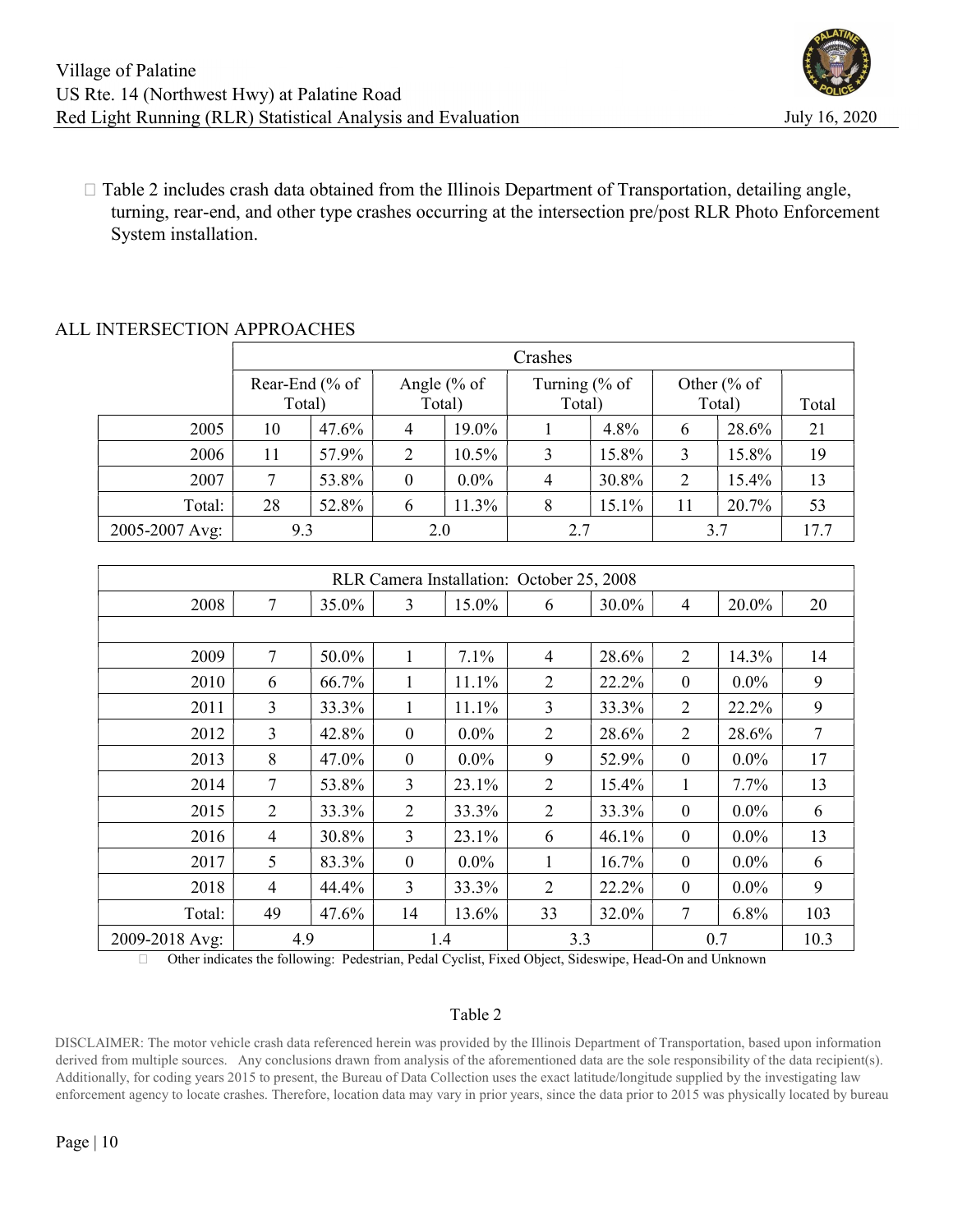

personnel. Given the subjective nature of the reporting process, the modifications in the incident locating protocols and the changes to the crash reporting thresholds effective 2009, the Village of Palatine acknowledges the potential for discrepancies in the final conclusions drawn.

## Crash History and Analysis (continued)

 $\Box$  Table 3 includes crash data obtained from the Illinois Department of Transportation, detailing angle, turning, rear-end, and other-type crashes occurring at the intersection on the westbound approach only, pre/post RLR Photo Enforcement System installation.

#### WESTBOUND APPROACH ONLY (PHOTO ENFORCED APPROACH)

|                | Crashes         |       |              |         |                |         |              |         |       |  |
|----------------|-----------------|-------|--------------|---------|----------------|---------|--------------|---------|-------|--|
|                | Rear-End $%$ of |       | Angle $% of$ |         | Turning $% of$ |         | Other $% of$ |         |       |  |
|                | Total)          |       | Total)       |         | Total)         |         | Total)       |         | Total |  |
| 2005           | $\overline{2}$  | 33.3% | 2            | 33.3%   |                | 16.7%   |              | 16.7%   | o     |  |
| 2006           | 6               | 85.7% | $\theta$     | $0.0\%$ | $\theta$       | $0.0\%$ |              | 14.3%   |       |  |
| 2007           |                 | 33.3% | $\theta$     | $0.0\%$ | 2              | 66.7%   | $\theta$     | $0.0\%$ |       |  |
| Total:         |                 | 56.2% | 2            | 12.5%   | 3              | 18.7%   | 2            | 12.5%   | 16    |  |
| 2005-2007 Avg: | 3.0             |       | 0.7          |         | 1.0            |         | 0.7          | 5.3     |       |  |

| RLR Camera Installation: October 25, 2008 |                  |         |              |         |                  |         |                  |         |                |  |  |
|-------------------------------------------|------------------|---------|--------------|---------|------------------|---------|------------------|---------|----------------|--|--|
| 2008                                      | 1                | 25.0%   |              | 25.0%   | 1                | 25.0%   | 1                | 25.0%   | $\overline{4}$ |  |  |
|                                           |                  |         |              |         |                  |         |                  |         |                |  |  |
| 2009                                      | $\overline{4}$   | 80.0%   | $\mathbf{0}$ | $0.0\%$ | 1                | 20.0%   | $\boldsymbol{0}$ | $0.0\%$ | 5              |  |  |
| 2010                                      | 1                | 50.0%   | 1            | 50.0%   | $\boldsymbol{0}$ | $0.0\%$ | $\boldsymbol{0}$ | $0.0\%$ | 2              |  |  |
| 2011                                      | $\boldsymbol{0}$ | $0.0\%$ | $\mathbf{0}$ | $0.0\%$ | $\boldsymbol{0}$ | $0.0\%$ | $\boldsymbol{0}$ | $0.0\%$ | $\mathbf{0}$   |  |  |
| 2012                                      | $\theta$         | $0.0\%$ | $\mathbf{0}$ | $0.0\%$ | $\boldsymbol{0}$ | $0.0\%$ | 1                | 100.0%  | 1              |  |  |
| 2013                                      | $\overline{2}$   | 40.0%   | $\mathbf{0}$ | $0.0\%$ | 3                | 60.0%   | $\boldsymbol{0}$ | $0.0\%$ | 5              |  |  |
| 2014                                      | 1                | 50.0%   | 1            | 50.0%   | $\mathbf{0}$     | $0.0\%$ | $\mathbf{0}$     | $0.0\%$ | 2              |  |  |
| 2015                                      | 1                | 20.0%   | 2            | 40.0%   | $\overline{2}$   | 40.0%   | $\boldsymbol{0}$ | $0.0\%$ | 5              |  |  |
| 2016                                      | $\overline{2}$   | 25.0%   | 2            | 25.0%   | $\overline{4}$   | 50.0%   | $\boldsymbol{0}$ | $0.0\%$ | 8              |  |  |
| 2017                                      | $\boldsymbol{0}$ | $0.0\%$ | $\mathbf{0}$ | $0.0\%$ | $\boldsymbol{0}$ | $0.0\%$ | $\boldsymbol{0}$ | $0.0\%$ | $\mathbf{0}$   |  |  |
| 2018                                      | 2                | 40.0%   | 2            | 40.0%   | 1                | 20.0%   | $\mathbf{0}$     | $0.0\%$ | 5              |  |  |
| Total:                                    | 13               | 39.4%   | 8            | 24.2%   | 11               | 33.3%   | 1                | $3.0\%$ | 33             |  |  |
| 2009-2018 Avg:                            | 1.3              |         | 0.8          |         | 1.1              |         | 0.1              | 3.3     |                |  |  |

Other indicates the following: Pedestrian, Pedal Cyclist, Fixed Object, Sideswipe, Head-On and Unknown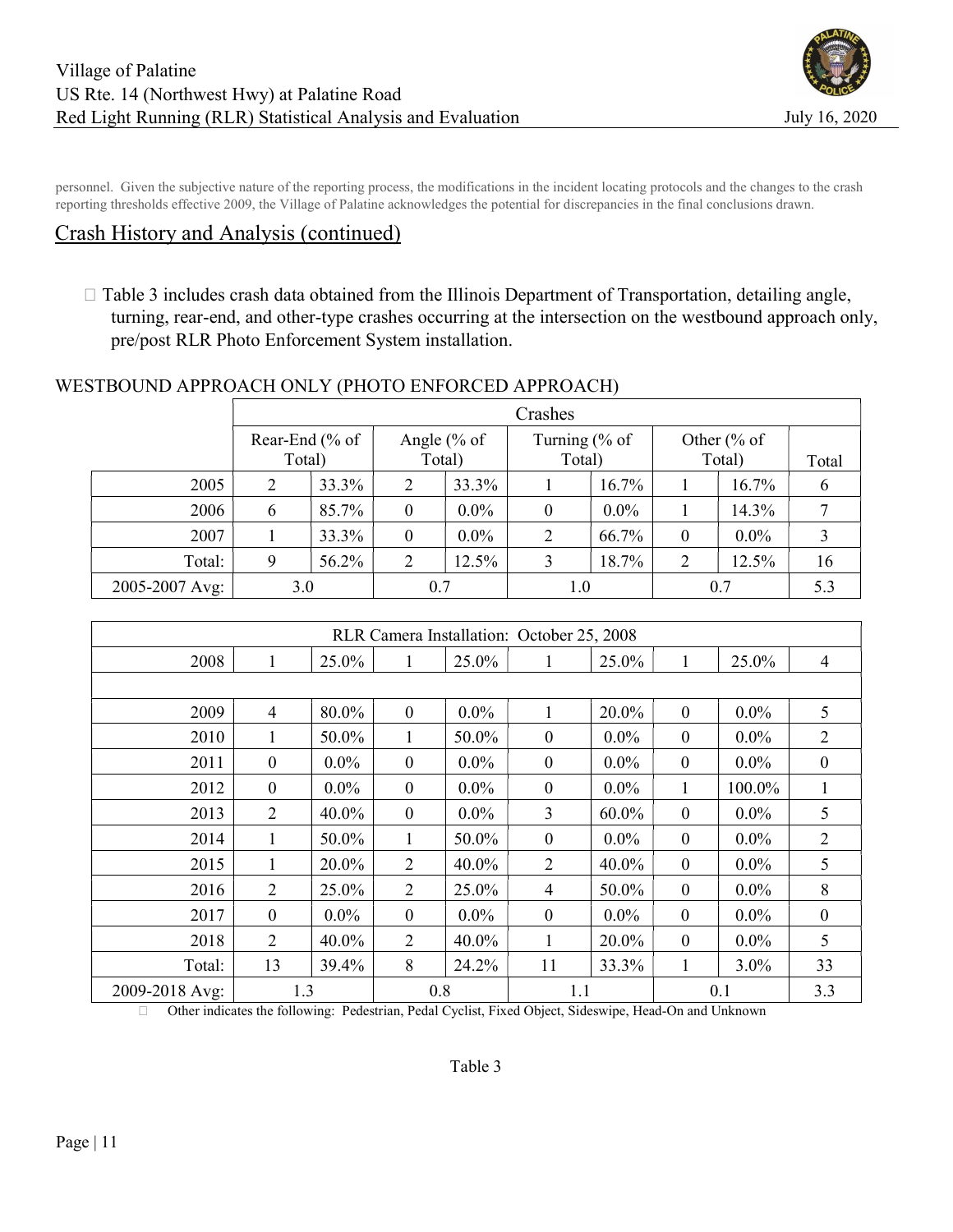

DISCLAIMER: The motor vehicle crash data referenced herein was provided by the Illinois Department of Transportation, based upon information derived from multiple sources. Any conclusions drawn from analysis of the aforementioned data are the sole responsibility of the data recipient(s). Additionally, for coding years 2015 to present, the Bureau of Data Collection uses the exact latitude/longitude supplied by the investigating law enforcement agency to locate crashes. Therefore, location data may vary in prior years, since the data prior to 2015 was physically located by bureau personnel. Given the subjective nature of the reporting process, the modifications in the incident locating protocols and the changes to the crash reporting thresholds effective 2009, the Village of Palatine acknowledges the potential for discrepancies in the final conclusions drawn.

Comparison of annual averages shows the total number of crashes decreasing by 41.8% at the intersection for all approaches and by 37.7% on the westbound (photo enforced) approach post-camera installation.

The US Department of Transportation Project Development and Design Manual states that turning, angle or head-on crashes have a number of probable crash causes, to include:

- Large volumes of left /right turns
- Large total intersection volume
- Excessive speed on approaches
- Inadequate traffic control devices
- Poor visibility of signals

A red-light camera does not have the capability of directly influencing the volume of cars traveling through an intersection, the vehicle speeds or the proximity of cars following one another. That is entirely at the discretion of the driver. Red-light cameras can however improve driver compliance with traffic control devices simply by their presence, along with warning signs indicating cameras are in use. The do in face have the capability to "change driver behavior".

Analysis of all available data indicates the Village of Palatine's RLR Photo Enforcement Program has done just that – changed driver behavior – and has made a significant positive impact on traffic safety. The Village feels strongly that continued use of automated enforcement, along with monitoring traffic crash data is necessary to ensure the highest level of traffic safety is achieved.